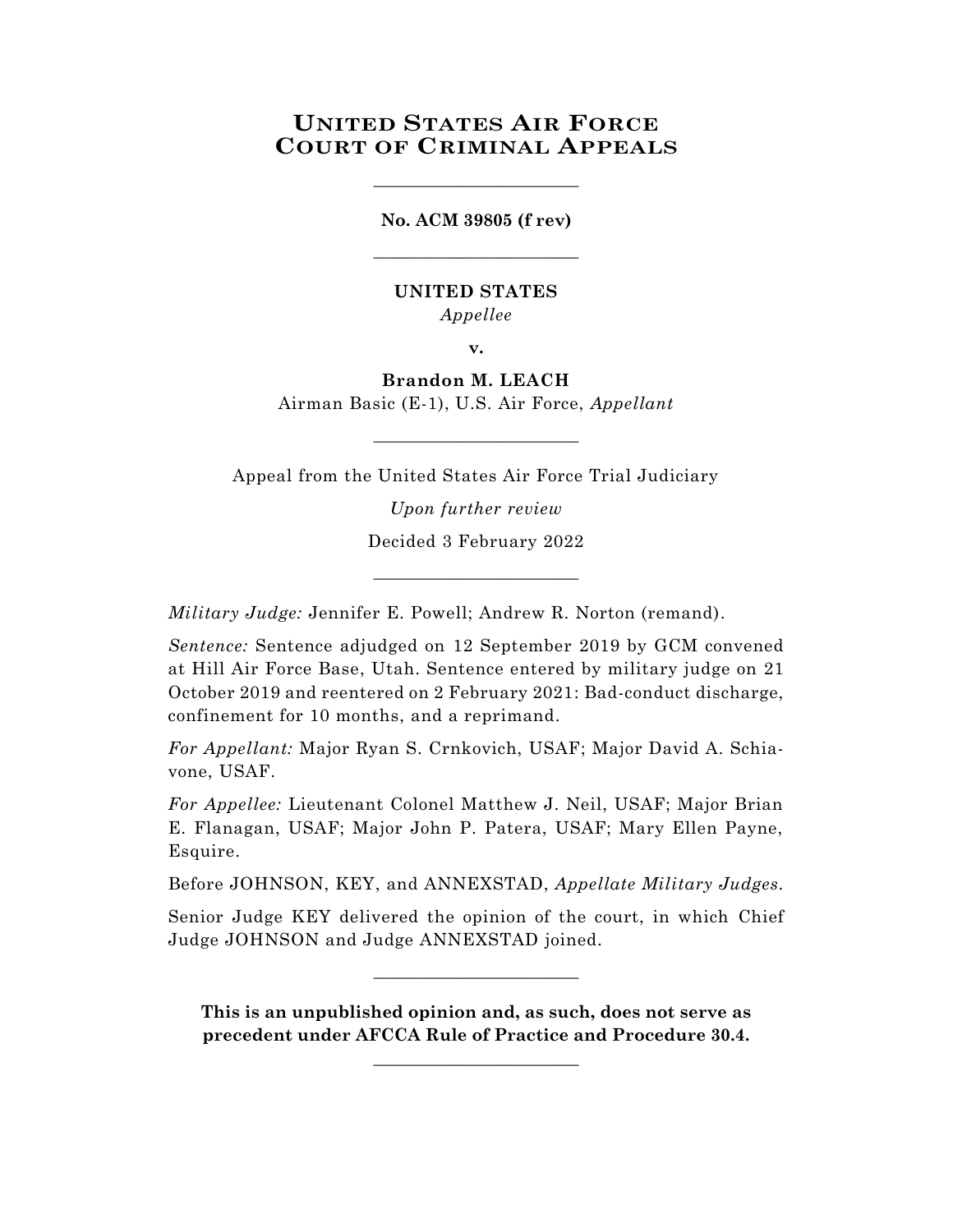### KEY, Senior Judge:

l

A military judge sitting as a general court-martial convicted Appellant, in accordance with his pleas and pursuant to a pretrial agreement, of two specifications of assault consummated by a battery in violation of Article 128, Uniform Code of Military Justice (UCMJ), 10 U.S.C. § 928.<sup>1,2</sup> The military judge sentenced Appellant to a bad-conduct discharge, confinement for ten months, and a reprimand. 3

This case is before us for a second time. In an earlier opinion, we determined the convening authority had failed to take action on the sentence as required by Executive Order 13,825, § 6(b), 83 Fed. Reg. 9889, 9890 (8 Mar. 2018), and Article 60, UCMJ, 10 U.S.C. § 860 (*Manual for Courts-Martial*, *United States* (2016 ed.)), and we remanded Appellant's case to the Chief Trial Judge, Air Force Trial Judiciary, for corrective action. *See United States v. Leach*, No. ACM 39805, 2021 CCA LEXIS 3, at \*7–8 (A.F. Ct. Crim. App. 8 Jan. 2021) (unpub. op.). The convening authority subsequently approved Appellant's sentence, resulting in a new entry of judgment. Now that this error has been corrected, we turn to the assignment of error Appellant raises on appeal: whether the military judge abused her discretion by admitting in evidence over defense objection—recorded phone calls between Appellant and others.<sup>4</sup> Finding no error prejudicial to the substantial rights of Appellant in the case returned to us, we affirm the findings and sentence.

### **I. BACKGROUND**

This appeal arises from Appellant's second court-martial. His first courtmartial concluded on 8 June 2018 with Appellant sentenced to a dishonorable discharge, confinement for three years, reduction to the grade of E-1, and a reprimand after he was found guilty of sexual assault and drug-abuse offenses. *See United States v. Leach*, No. ACM 39563, 2020 CCA LEXIS 230 (A.F. Ct.

<sup>1</sup> References to the punitive articles of the UCMJ are to the *Manual for Courts-Martial*, *United States* (2016 ed.). Unless otherwise specified, all other references to the UCMJ, the Rules for Courts-Martial, and the Military Rules of Evidence (Mil. R. Evid.) are to the *Manual for Courts-Martial*, *United States* (2019 ed.).

<sup>2</sup> Pursuant to the terms of the pretrial agreement, the convening authority withdrew and dismissed after arraignment a charge and its specification of sexual assault, an alleged violation of Article 120, UCMJ, 10 U.S.C. § 920.

<sup>&</sup>lt;sup>3</sup> The pretrial agreement precluded the Government from trying Appellant for various uncharged offenses but did not constrain the convening authority from approving Appellant's adjudged sentence.

<sup>4</sup> Appellant personally raises this issue pursuant to *United States v. Grostefon*, 12 M.J. 431 (C.M.A. 1982).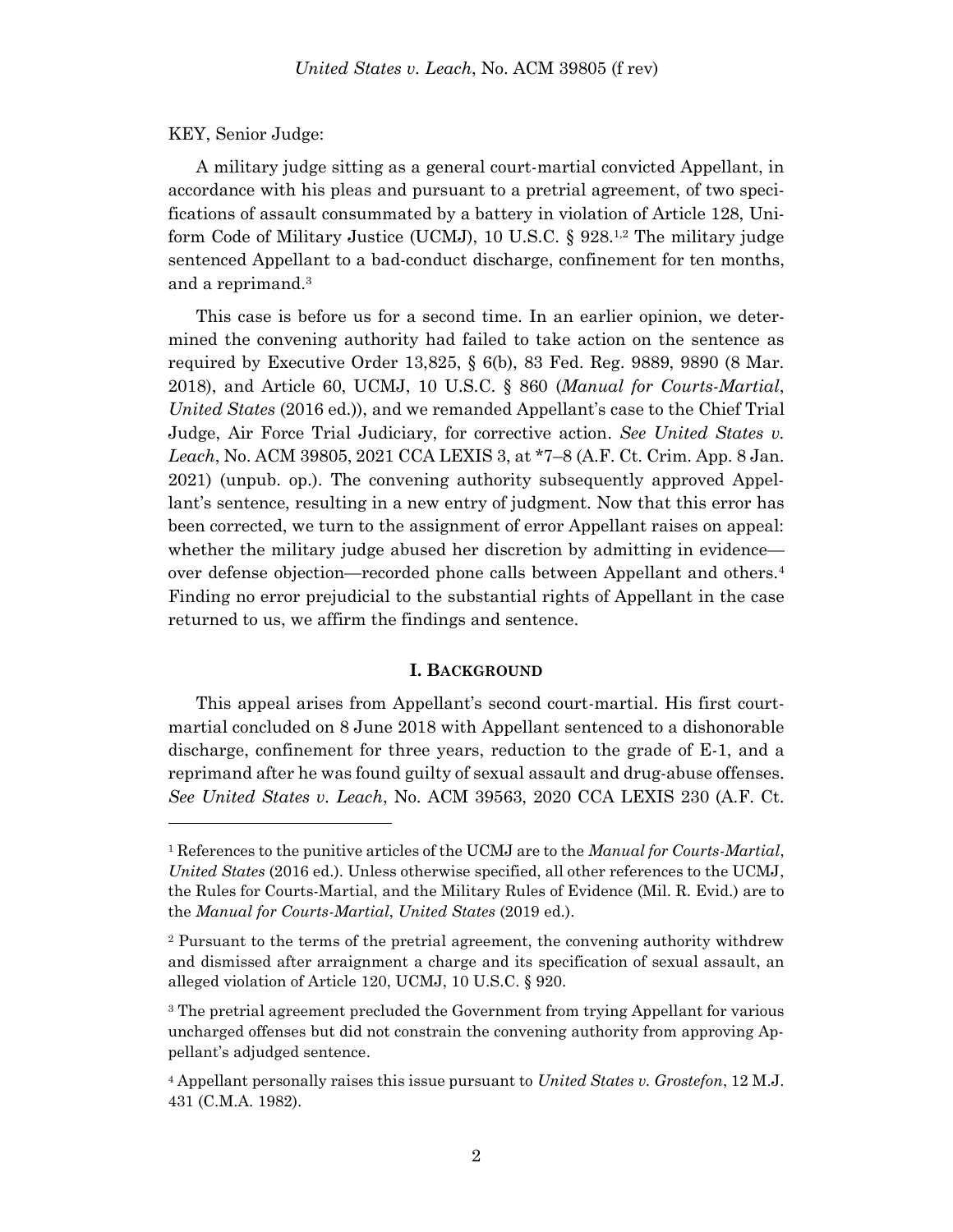Crim. App. 8 Jul. 2020) (unpub. op.). Those offenses came to light in July 2017 when Appellant's girlfriend at the time, Ms. LE, reported to law enforcement that Appellant was using controlled substances and had assaulted her. *Id*. at \*6. She made this report after learning that Appellant was seeing another woman, Ms. BL. *Id*. at \*5–6.

On 22 September 2017, while under investigation for the offenses tried at his first court-martial, Appellant married Ms. BL, and—at some point in October or November 2017—Appellant struck Ms. BL in her face with his hand while the two were arguing. Several months later, in early April 2018, Appellant and Ms. BL were again arguing in their apartment, and Appellant provoked Ms. BL to swing at him, which she did. Appellant dodged Ms. BL's swing and grabbed her by the neck with one hand and pushed her up against the kitchen wall. Appellant then struck Ms. BL across her face with his other hand, leaving a "red mark," according to his testimony during his providence inquiry. Because of all the noise, a neighbor called 911, and when the police arrived, Ms. BL acknowledged she had taken the first swing at Appellant. Appellant did not admit to assaulting Ms. BL, and as a result Ms. BL, not Appellant, was arrested. A few weeks later, Appellant was placed in pretrial confinement based upon offenses related to his first court-martial. *Id.* at \*7.

Appellant remained in pretrial confinement through his first court-martial and transitioned into post-trial confinement when he was sentenced on 8 June 2018. Meanwhile, law enforcement investigated Ms. BL's reports that Appellant had attacked her. Appellant was ultimately charged in February 2019 with two specifications of assault consummated by a battery, specifications which encompassed the two attacks upon Ms. BL outlined above.

While serving his post-trial confinement at the Naval Consolidated Brig in Miramar, California, Appellant's phone calls were recorded. During the Government's sentencing case in Appellant's second court-martial in September 2019, trial counsel sought to introduce portions of four recorded phone conversations between Appellant and other people. The military judge admitted portions of three of these conversations over defense objection, giving rise to the issue Appellant now raises before us.

During the providence inquiry at his second court-martial, Appellant portrayed himself as apologetic and remorseful for his conduct, telling the military judge he was "sorry," "ashamed of [him]self," and that he had "failed [Ms. BL] as a husband." At one point in the inquiry, Appellant said, "I'm just sorry that I couldn't give her more things to laugh about. I love you, [BL], if you can hear me. I'm sorry."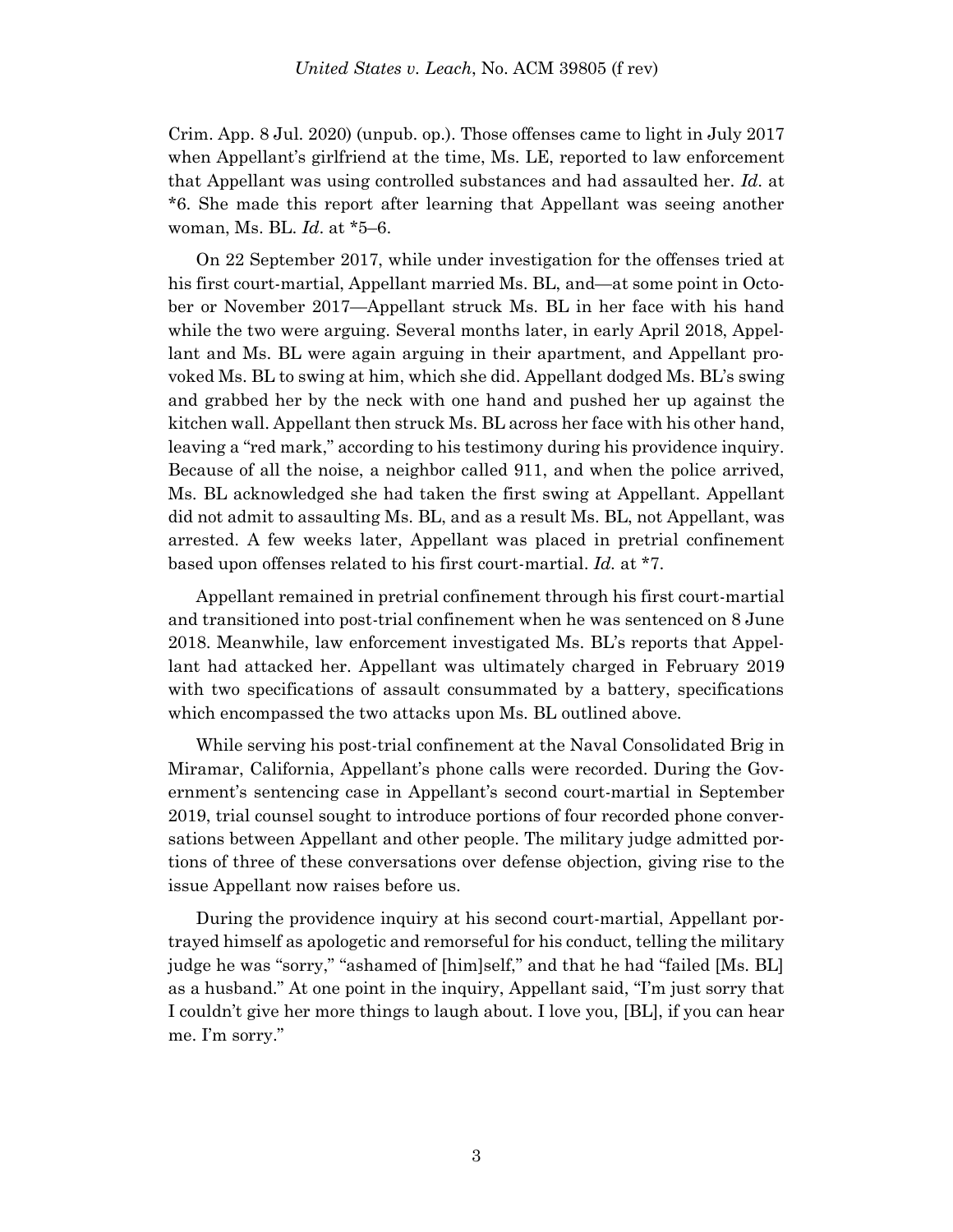The prison recordings, however, paint Appellant in a different light. In the first call, Appellant has a conversation with an unidentified woman.<sup>5</sup> Referring to his wife by her name, Appellant asks the woman to pull up Ms. BL's Facebook page and to look and see if Ms. BL was "saying anything about [him]." Following his directions, the woman reads a passage about emotional abuse and controlling behaviors. For example, one line in the passage is: "If they isolate you from friends, family, and determine for you who you can and cannot speak to, that is abuse," to which Appellant replies, "What the  $f[x^*]$ k is wrong with this girl?" The woman goes on to read other entries, including one that says, "I am standing in the ashes of who I used to be" above a picture of a super hero. Appellant responds, "I'm glad she feels super-empowered f[\*\*]king trying to put her husband in prison." The woman then reads a post pertaining to depression and suicide, and Appellant responds, "[S]he should definitely kill herself." The woman says, "Don't be harsh." Appellant responds, "Whew. You shut up. This woman is trying to f[\*\*]king ruin my life."

The second call is between Appellant and his father.<sup>6</sup> In the recording, Appellant's father tells Appellant there is a law that allows men to take their girlfriends or their wives to the courthouse steps on a particular day of the month, "and you can beat her ass, and they won't do nothing. It's crazy. I mean nobody does it." Upon hearing this, Appellant laughs and says, "I'll be honest, that law doesn't sound too bad."

The third call is from Appellant to an unidentified woman.<sup>7</sup> In this call, Appellant talks about assaulting past girlfriends. Appellant also says to the woman, "I'll tell you now that if you ever hit me, I'll hit you back." He continues,

My biggest thing is that I'll—I'll put in the effort that you put in. So, like if you try to hurt me, just because you're—because the person is too weak to hurt me, or didn't hurt me very much, didn't mean they didn't try. You know what I mean? . . . So if someone tries to hurt me, I'm going to try and hurt you back. So that's like your warning there.

Each of the three calls begins with an automated message indicating that the calls are from "Brandon, a prisoner at the Naval Consolidated Brig at Miramar." In each case, the message goes on to explain that the calls would be monitored and recorded.

l

<sup>&</sup>lt;sup>5</sup> The first recording is identified in the record of trial as "Disc 39, Track 10."

<sup>6</sup> Identified as "Disc 8, Track 2."

<sup>7</sup> Identified as "Disc 49, Track 1."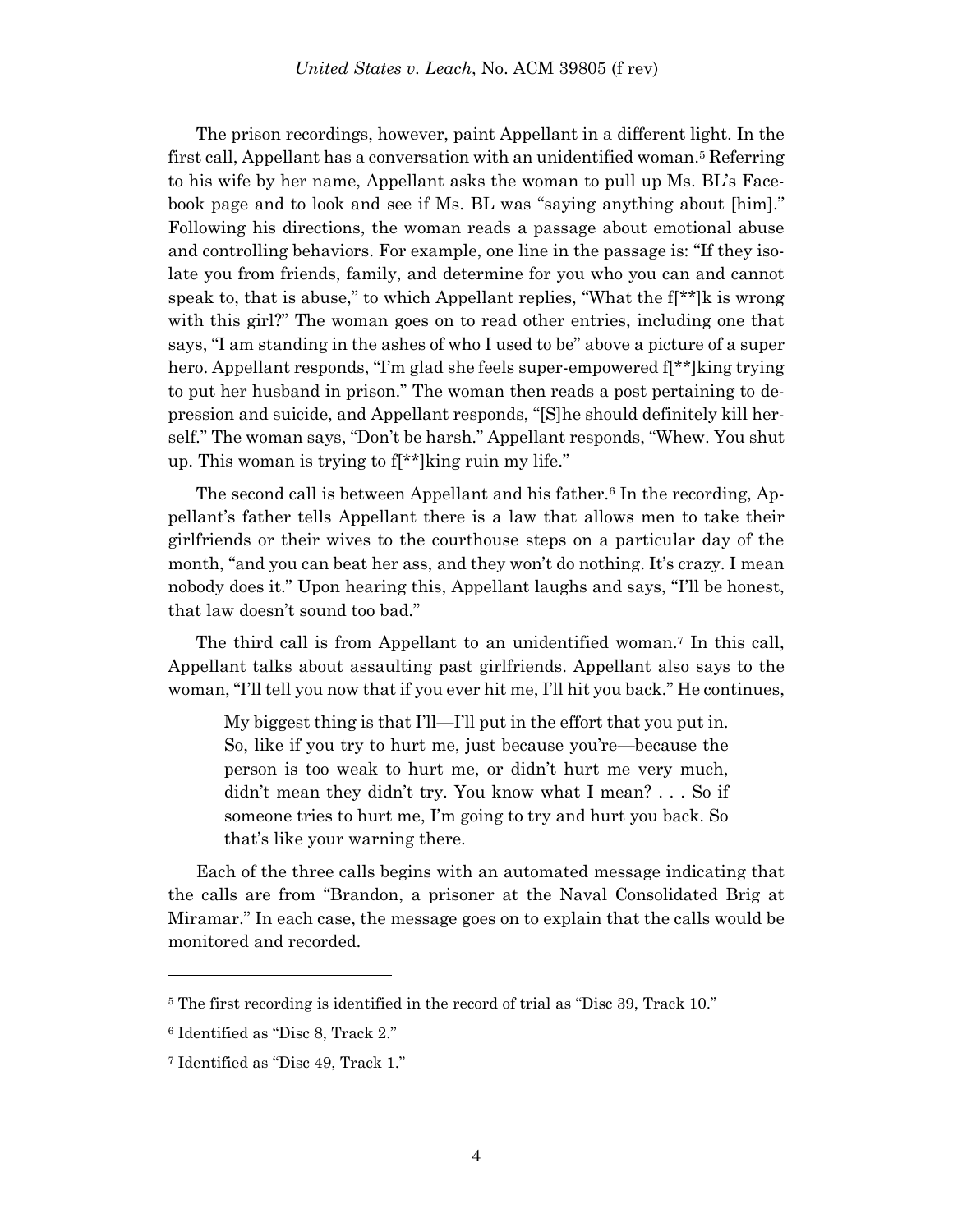In order to support the admission of the recordings, the Government provided the military judge with two documents from the confinement facility titled "certification statements."<sup>8</sup> Both statements are signed by the same "command investigator," who states he is the confinement facility's evidence custodian. In the first statement, the investigator certifies that the "attached recordings retrieved and provided" pertain to "Leach, Brandon." The statement then notes that "[t]he provided documents are true and accurate copies of [EG] phone calls from the brig between: 08 June 2018–11 February 2019."<sup>9</sup> The statement further explains, "The records were made at or near the time of the occurrence of the matters set forth in those records and they were created by a person with knowledge of the matters set forth therein or from information transmitted by a person with knowledge of those matters." Finally, the statement says the records "were kept in the regular course of the regularly conducted activity" of the confinement facility and that they were "made and maintained by [the facility] as a regular practice." The second statement is identical to the first except in two regards: the date range is 3 February 2019 to 22 May 2019, and Appellant's name appears in the place of "EG." Neither statement lists or otherwise identifies what recordings were actually "attached" to the statements.

Trial defense counsel mounted a multi-faceted objection to these calls. First, they argued the Government had failed to establish the authenticity of the recordings under Mil. R. Evid. 901 and Mil. R. Evid. 902. Next, trial defense counsel argued the recordings amounted to inadmissible hearsay and that the Government had not demonstrated that the calls fell within the "records of a regularly conducted activity" hearsay exception under Mil. R. Evid. 803(6). Trial defense counsel further argued the calls were inappropriate sentencing evidence under Rule for Courts-Martial (R.C.M.) 1001(b)(4) as not directly relating to or resulting from Appellant's offenses. Finally, the Defense submitted that even if the foregoing arguments failed, the evidence should be excluded under Mil. R. Evid. 403. 10

In response, trial counsel said that they only sought to introduce Appellant's own statements in the calls for the truth of the matter asserted therein,

l

<sup>&</sup>lt;sup>8</sup> The parties referred to these documents as "affidavits," while the military judge characterized them as "certificates."

<sup>9</sup> We use "EG" in place of the name that appeared on the affidavit. No evidence was offered to indicate whether EG was another inmate or if EG was an actual person at all.

<sup>&</sup>lt;sup>10</sup> Although trial defense counsel made reference to Mil. R. Evid. 403, they did not offer any explanation as to why the evidence, if otherwise relevant and admissible, should be excluded under that rule.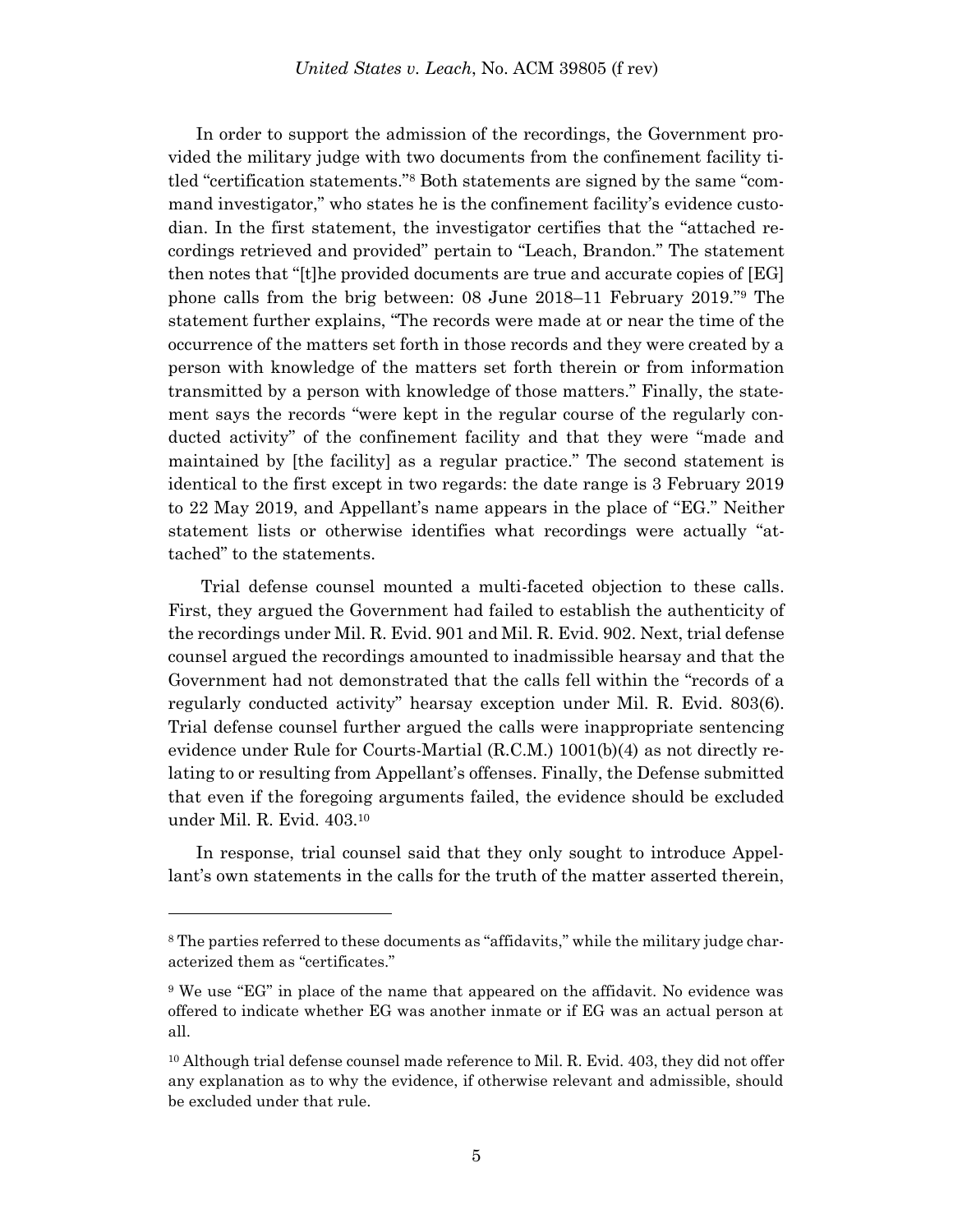and that such would be considered "statements by party opponents." Trial counsel said statements by others on the calls would "merely be for the effect on the listener"—that is, what prompted Appellant's various responses. Regarding the propriety of the military judge considering the calls, trial counsel argued Appellant's comments demonstrated his "remorseless attitude about the offenses," his attitude towards domestic violence in general, and the need to protect Ms. BL from him.

The military judge ruled the Government had adequately established the authenticity of the recordings, pointing not just to the statements from the evidence custodian, but also to the automated identification at the beginning of each clip identifying the prisoner as "Brandon." The military judge also cited the content of the calls themselves which included Appellant's wife's name and details about his courts-martial.<sup>11</sup> The military judge dismissed the reference to EG as a typographical error, likely being the result of the evidence custodian using an earlier document as a template. The military judge concluded the Government had "met the requirements" of Mil. R. Evid. 803(6) and 902(11) via the evidence custodian's statements. She also ruled that "the content of the recordings themselves further authenticate" the recordings, citing Mil. R. Evid. 901(b)(4) and 901(b)(6).

The military judge further explained that even if the recordings were not admissible under Mil. R. Evid. 803(6), Appellant's own statements during the calls were not hearsay, and neither were the statements of the people he spoke to insofar as those statements were admitted for their effect on Appellant, not on the truth of the matter asserted. She then determined Appellant's statements were appropriate matters in aggravation, largely because they reflected Appellant's attitudes toward his offenses and his victim, Ms. BL. She finally concluded that the probative value of the evidence was not substantially outweighed by any of the considerations in Mil. R. Evid. 403, but she did advise the parties she would not consider any references Appellant made to uncharged misconduct in the third recording, "specifically assaulting previous girlfriends."

After the recordings were admitted, Ms. BL was called as a witness by the Government.<sup>12</sup> She testified about the abuse she suffered at Appellant's hands as well as the psychological and physiological effects she endured after the as-

l

 $11$  The fourth recording, which the military judge did not admit, contained a discussion about Appellant's first court-martial.

<sup>12</sup> Ms. BL's divorce from Appellant was finalized just before his second court-martial, and Ms. BL testified under her maiden name. To avoid confusion, we refer to her as Ms. BL throughout this opinion.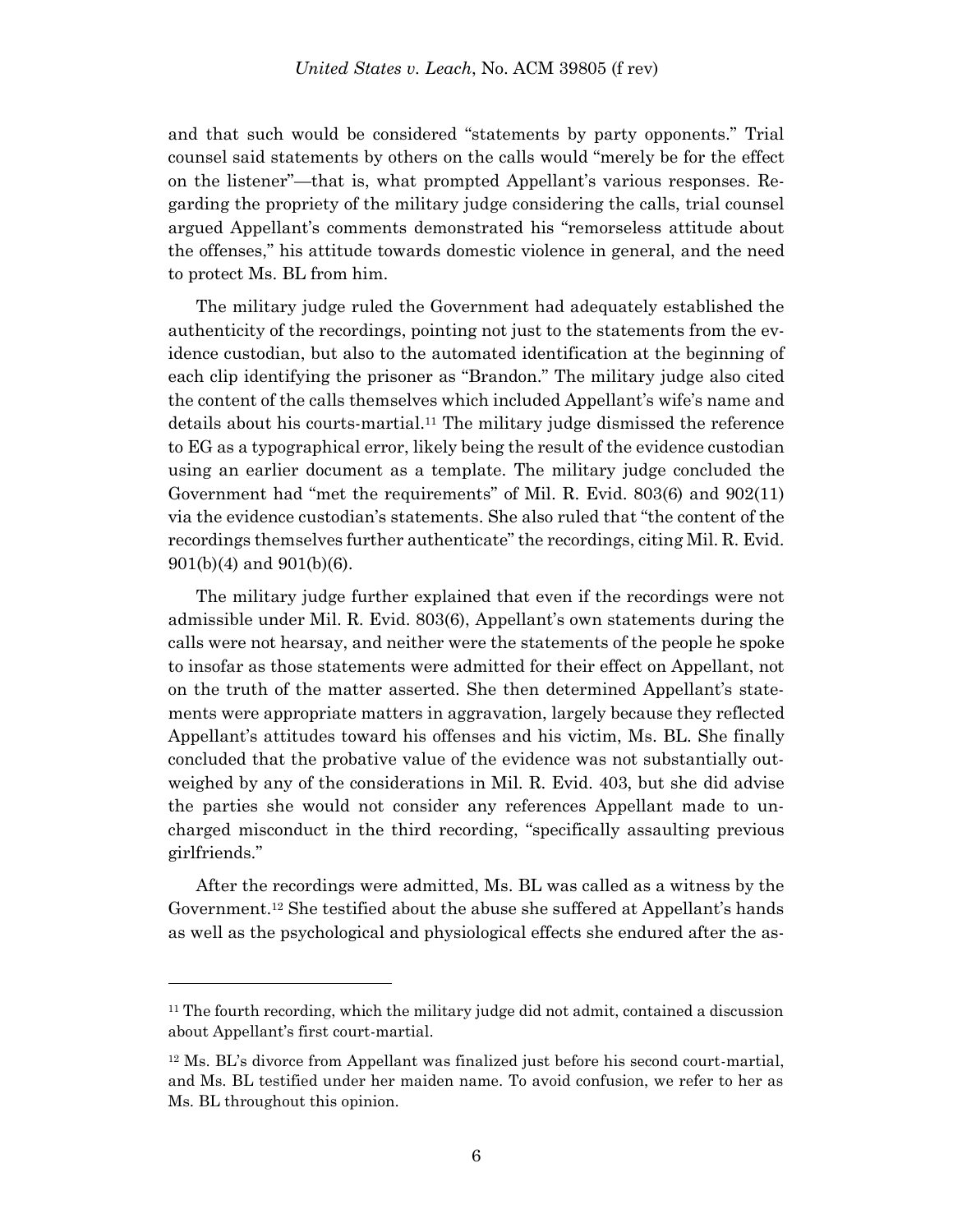saults. She also explained what measures she had taken to protect herself because of her fear of Appellant, such as moving into a secure apartment, taking self-defense classes, and carrying pepper spray. In addition, Ms. BL delivered an unsworn statement to the military judge in which she talked about her difficulties in recovering from her relationship with Appellant and her efforts at healing. The Government also introduced evidence of Appellant's first courtmartial conviction.

#### **II. DISCUSSION**

We review "a military judge's admission or exclusion of evidence, including sentencing evidence, for an abuse of discretion." *United States v. Stephens*, 67 M.J. 233, 235 (C.A.A.F. 2009) (citing *United States v. Manns*, 54 M.J. 164, 166 (C.A.A.F. 2000)). An abuse of discretion occurs when a military judge's "findings of fact are clearly erroneous, the court's decision is influenced by an erroneous view of the law, or the military judge's decision on the issue at hand is outside the range of choices reasonably arising from the applicable facts and the law." *United States v. Kelly*, 72 M.J. 237, 242 (C.A.A.F. 2013) (internal quotation marks and citation omitted).

On appeal, Appellant asks us to order a rehearing on his sentence. He argues that the military judge erred by concluding that the Government had established the authenticity of the recordings, overruling the Defense's hearsay objection, and finding Appellant's statements in the recordings to be proper sentencing evidence. We disagree on all three points, and we decline to grant Appellant his requested relief.

## **A. Authenticity**

Under Mil. R. Evid. 901(a), the proponent of a particular item of evidence must "produce evidence sufficient to support a finding that the item is what the proponent claims it is." As an example, Mil. R. Evid. 901(b)(4) identifies "distinctive characteristics and the like" of the item as establishing its authenticity, such as the "appearance, contents, substance, internal patterns, or other distinctive characteristics of the item, taken together with all the circumstances." Mil. R. Evid. 902 sets out various items of evidence which are "selfauthenticating" and require no additional evidence to establish their authenticity. One category of such self-authenticating evidence is "certified domestic records of a regularly conducted activity" under Mil. R. Evid. 902(11). This rule permits the admission of a domestic record which qualifies under the Mil. R. Evid. 803(6) hearsay exception "as shown by a certification of the custodian or another qualified person that complies with a federal statute or a rule prescribed by the Supreme Court." *Id.* Mil. R. Evid. 803(6) excepts "records of a regularly conducted activity" from the ordinary prohibition against hearsay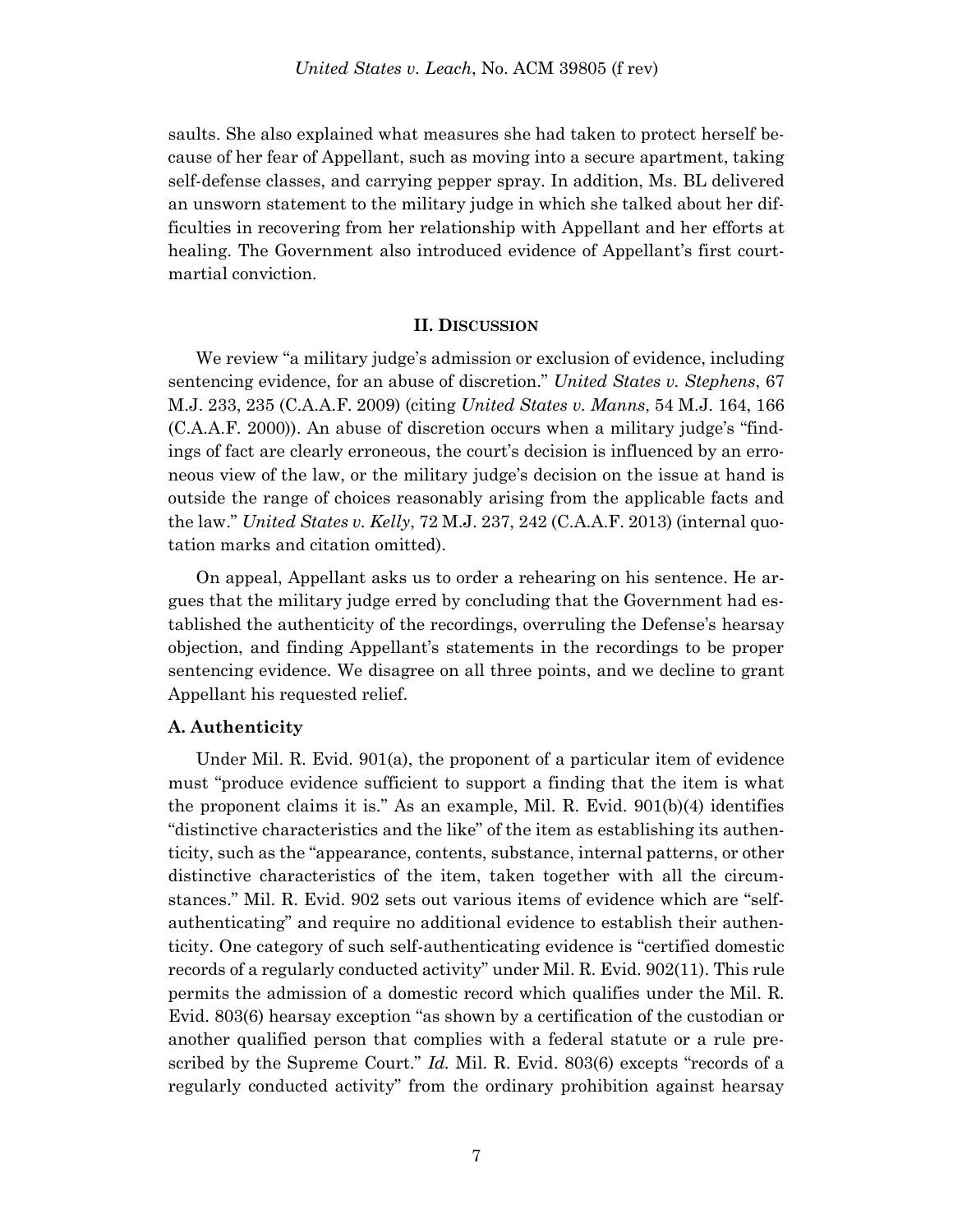when such a record meets several of the requirements of that rule, such as the record being made in the regular practice of the activity in question.

As an initial proposition, we are skeptical that a recording of a phone call between a prison inmate and a third party unaffiliated with the prison about matters entirely unrelated to the operation of the prison amounts to a "record of a regularly conducted activity" simply by virtue of the fact the prison has a practice of recording all incoming and outgoing phone calls. Considering that the indicia of reliability justifying the "regularly conducted activity" hearsay exception is derived from the regularity of documenting a business practice, it is unclear how conversations between two people who are neither part of that business practice nor operating under any duty or incentive to further that practice would support a finding of reliability of the content of those conversations. *See, e.g.*, *United States v. Pazsint*, 703 F.2d 420, 424–25 (9th Cir. 1983) (finding recordings of emergency calls to a police station did not qualify for the business-record exception), *aff'd,* 728 F.2d 411 (9th Cir. 1984); *United States v. Plum*, 558 F.2d 568, 572 (10th Cir. 1977) (finding entries on forms made by a person who was not part of the organization which maintained the forms did not qualify for the exception). Thus, we question the applicability of Mil. R. Evid. 902(11)—a rule which permits the authentication of documents falling within the "regularly conducted activity" hearsay exception through a custodian's certification—to Appellant's case.

Nevertheless, we need not conclusively determine whether the evidence here was appropriately authenticated under Mil. R. Evid. 902(11), because the evidence could be authenticated under Mil. R. Evid. 901(a) by "evidence sufficient to support a finding that the item is what the proponent claims it is." Because Mil. R. Evid. 104(a) permitted the military judge to determine the admissibility of the evidence unrestricted by the rules of evidence, she was free to use the evidence custodian's statements, along with the distinctive characteristics of the recordings, to determine whether the Government had sufficiently proved the recordings' authenticity. *See, e.g.*, *United States v. Thomas*, 33 M.J. 1067, 1069 (A.C.M.R. 1991), *aff'd*, 36 M.J. 617 (A.C.M.R. 1992).

Considering the evidence custodian's statements explained the date range of the recordings and that the recordings were routinely made and kept by the confinement facility, the military judge had a firm basis for concluding the recordings were, in fact, prison phone calls. It was not clear error for the military judge to conclude the reference to a person other than Appellant on one of the statements was simply a scrivener's error, considering that the same statement also specifically named Appellant and indicated the recordings were of his calls. Furthermore, as the military judge explained, the calls themselves refer to Appellant's cases—even mentioning his then-wife by name—and each call leads off with Appellant's first name. We see no reason to conclude the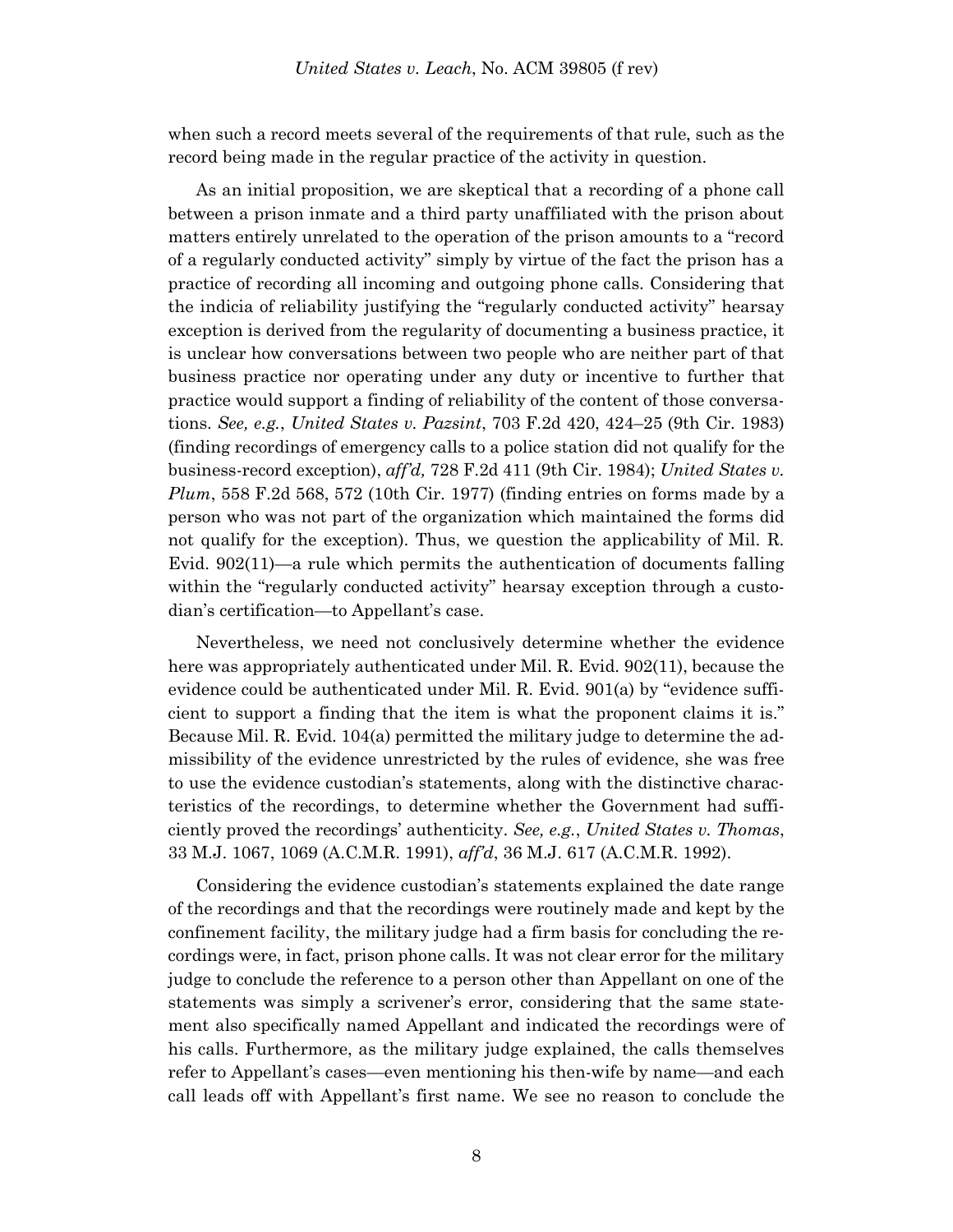military judge abused her discretion in concluding the information she received was sufficient to support a finding that the recordings were of phone calls made by Appellant while he was incarcerated at the confinement facility.

## **B. Hearsay**

Unless an exception applies, hearsay statements are inadmissible at courts-martial. Mil. R. Evid. 802. However, statements made by an opposing party, when offered against that party, are not hearsay at all. Mil. R. Evid. 801(d)(2). Moreover, out-of-court statements only amount to hearsay when they are offered to prove the truth of the matter asserted in those statements. Mil. R. Evid.  $801(c)(2)$ . Thus, out-of-court statements offered for other purposes, such as their effect on the listener to provide context, may be admitted as non-hearsay statements. *See, e.g.*, *United States v. Dupree*, 706 F.3d 131, 136 (2d Cir. 2013) (interpreting Fed. R. Evid. 801(c)(2), a provision which is identical to Mil. R. Evid. 801(c)(2)); *see also United States v. Merritt*, No. ACM 39350, 2019 CCA LEXIS 39, at \*8 (A.F. Ct. Crim. App. 1 Feb. 2019) (unpub. op.) (citing *United States v. Barnes*, No. ACM 38720, 2016 CCA LEXIS 267, at \*15–17 (A.F. Ct. Crim. App. 27 Apr. 2016) (unpub. op.) ("Statements made not for their substance but for their 'effect on the listener' may be admissible.").

Although we question the military judge's conclusion that the recordings qualified for the "regularly conducted activity" exception to the ordinary hearsay rule, we agree with the military judge's alternative conclusion that the recordings do not amount to hearsay at all. Because Appellant's own statements in the calls were offered against him by the Government, those statements were not hearsay under Mil. R. Evid. 801(d)(2). Trial counsel offered the statements made by others on the calls not to establish the truth of the matters asserted in those statements but to provide context to Appellant's own statements—that is, to explain why Appellant said what he did and how what he said related to his attitude toward his offenses. This is the prototypical "effect on the listener" situation in which Appellant, as the listener, was prompted to say certain things, and the military judge ruled she would only consider those statements for such a purpose. We conclude the military judge did not abuse her discretion in admitting the substance of the calls as non-hearsay.

#### **C. Appropriateness and Relevance of Evidence**

Under R.C.M. 1001(b)(4), the Government "may present evidence as to any aggravating circumstances directly relating to or resulting from the offenses of which the accused has been found guilty." Appellant's attitude with respect to his crimes and his victims squarely implicates his state of mind regarding not just his offenses but his rehabilitative potential. As one of our sister courts has observed, "[e]vidence of the offender's attitude toward similar offenses, past or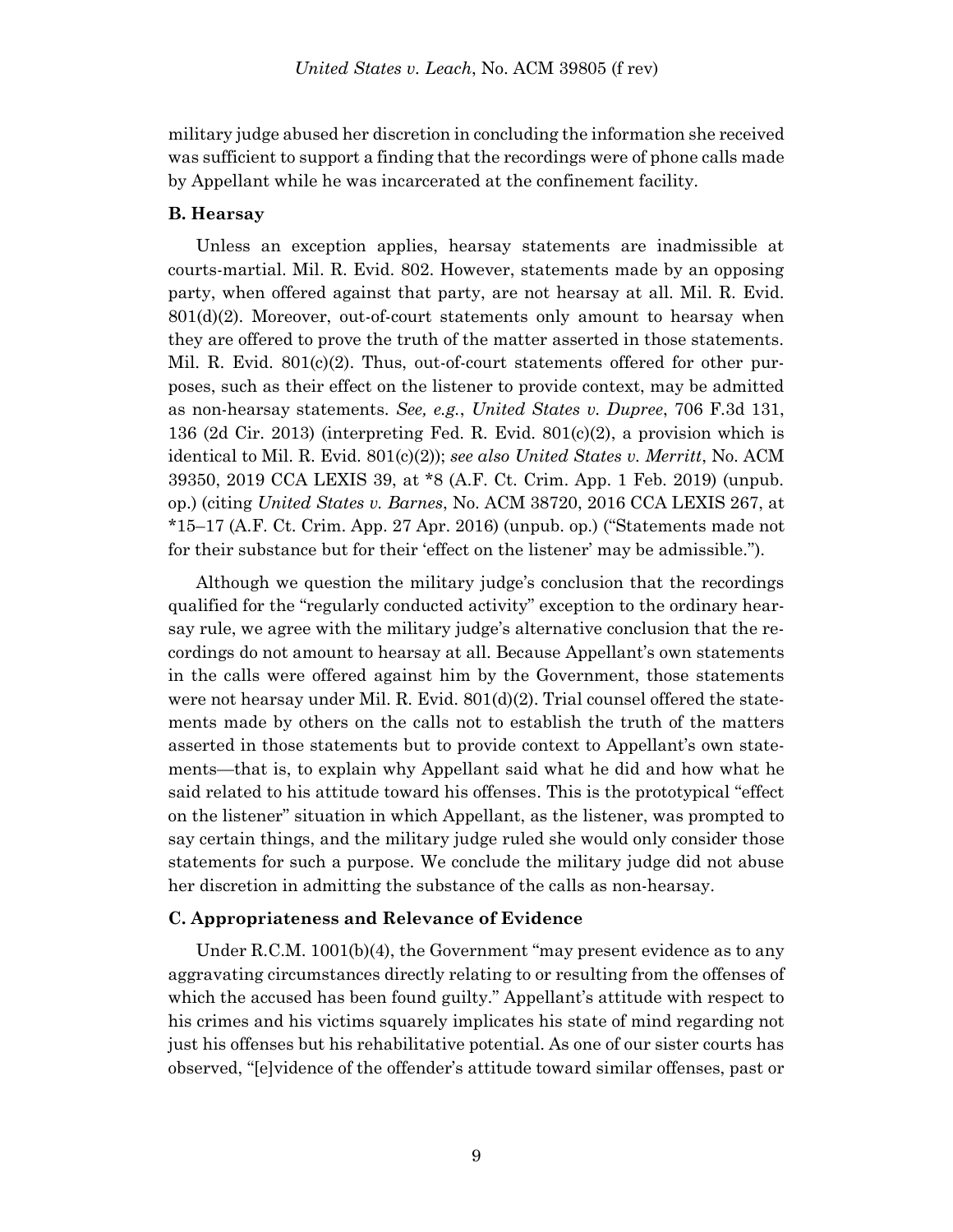future, is reliable circumstantial evidence, and often the only available evidence, on this issue." *United States v. Pooler*, 18 M.J. 832, 833 (A.C.M.R. 1984); *see also United States v. Scheuerman*, 67 M.J. 709, 711 (A. Ct. Crim. App. 2009); *United States v. Alis*, 47 M.J. 817, 825 (A.F. Ct. Crim. App. 1998).

Appellant was convicted of violently attacking Ms. BL. Yet, when confronted with her social media postings about domestic abuse, Appellant responded with the quip that "she should definitely kill herself" and complained that she was trying to have him jailed. Such statements not only show a remorseless and callous view of his victim, they squarely demonstrate that Appellant viewed the problem as Ms. BL reporting the attacks, not that Appellant had perpetrated them in the first place. This, of course, stood in stark contrast to the apologetic and remorseful persona Appellant portrayed during his providence inquiry. Similarly, Appellant's remark that the law permitting domestic abuse "doesn't sound that bad" is telling, considering Appellant was already in confinement due, in part, to offenses against a former girlfriend, and was facing trial for allegations of assaulting his then-wife. The comment thus provides salient commentary on Appellant's opinion about domestic abuse—namely, that it is not so much a crime as it is something to joke about. Finally, Appellant's statement about his willingness to attack anyone who tries to hurt him even if they fail in that attempt—takes on particular relevance in this case, where Appellant baited Ms. BL into trying to punch him. After dodging Ms. BL's swing, Appellant grabbed her by the neck and hit her in the face, and then allowed Ms. BL to be arrested for the fray. In other words, Appellant's jailhouse comments effectively communicated not remorse for his offenses, but rather, his clear willingness to do the exact same thing again. That Appellant was on notice his calls were being monitored and recorded evidences a notable disregard for the seriousness of his offenses.

Even when relevant, evidence may be excluded under Mil. R. Evid. 403 when its probative value is substantially outweighed by the danger of such concerns as unfair prejudice, undue delay, or needlessly presenting cumulative evidence. We see little danger of Appellant being unfairly prejudiced in this military judge-alone court-martial. Indeed, the military judge stated on the record that she would not consider any references Appellant made to uncharged misconduct, and that she was solely considering Appellant's general attitude towards his offenses and offenses similar to his. While Appellant's recorded statements were prejudicial to his case in that they undermined his attempt to portray himself as reflective and remorseful to the military judge, we do not find their admission to be unfairly prejudicial. To the contrary, his statements provided the best evidence of his true feelings, which the military judge was justified in considering as she fashioned an appropriate sentence. We conclude the military judge did not abuse her discretion in admitting the recorded conversations, and we do not grant Appellant any relief.